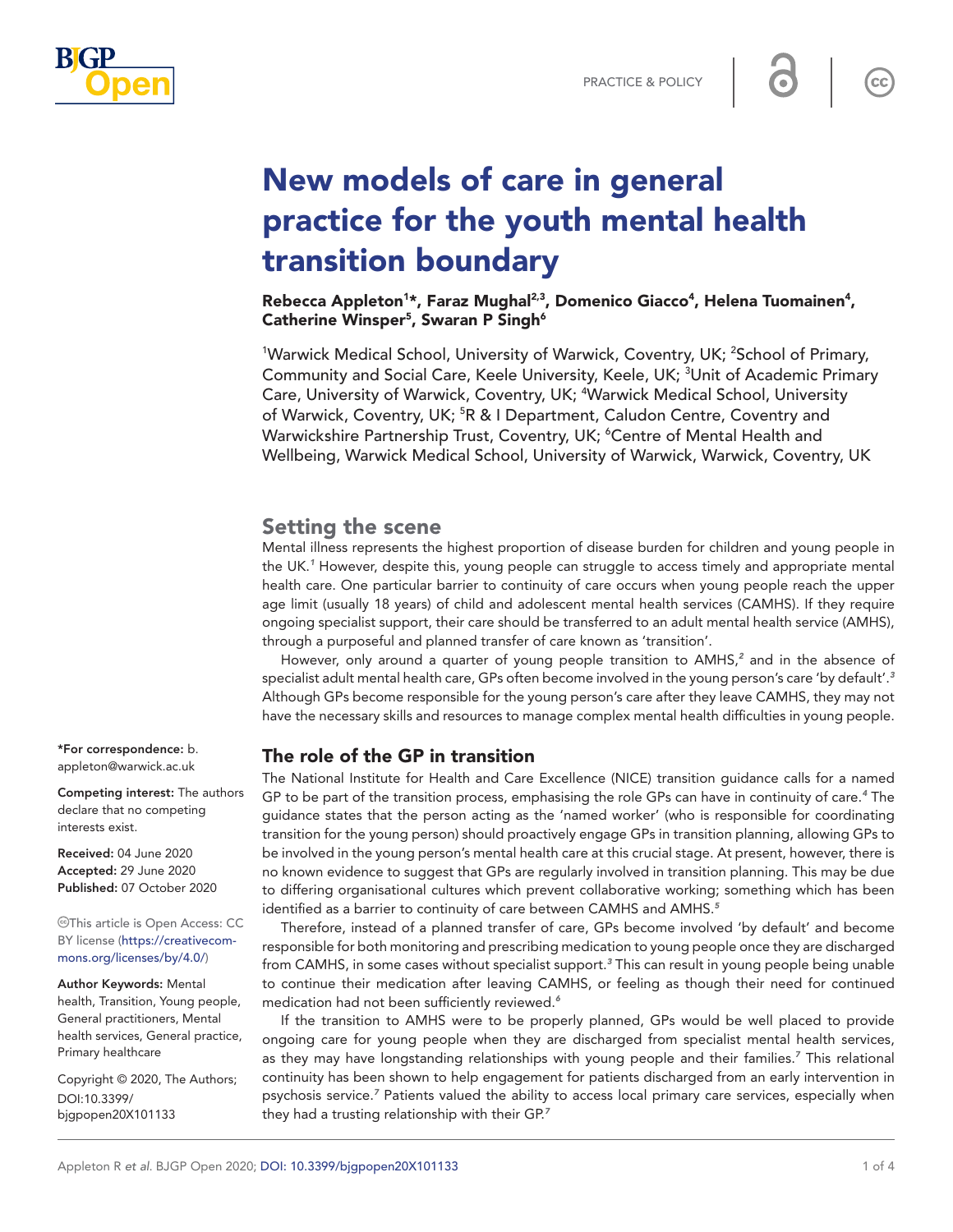

There is currently no evidence-based model regarding the involvement of general practice in transitional care. In this commentary, we outline three potential models and discuss the preliminary evidence for how these models can be beneficial in enhancing continuity of care for young people at the mental health transition boundary.

# 1) Improved training for GPs

GPs can find managing young people's mental health problems challenging.*[8](#page-2-7)* For example, GPs have reported anxiety around managing young people in emotional distress, in part due to lack of medical education and clinical experience with young people who present with complex difficulties.*[8](#page-2-7)* Other training needs identified by GPs include prescribing psychotropic medication and communicating with young people.*[9,10](#page-2-8)* A recent trial in which GPs were trained in adolescent risk-taking behaviours, using a screening tool, and motivational interviewing improved the detection of health risk behaviours in young people.*[11](#page-2-9)* A similar approach aiming to improve GP knowledge about the specific challenges faced by young people at the CAMHS transition boundary may enhance GPs' confidence in managing the care of these young people and improve mental health outcomes.

#### 2) Collaborative care models

Despite a dearth of literature regarding shared care models in young people's mental health in the UK, there is evidence to support their effectiveness in other vulnerable populations. A randomised controlled trial of collaborative care versus usual GP care found collaborative care resulted in a statistically significant improvement in older adults' mental health.*[12](#page-3-0)* This model used a primary care mental health worker or an Improving Access to Psychological Therapies professional to provide the collaborative care, using a combination of active surveillance, telephone support, and symptom monitoring. Important information was shared with the patients' GP and other mental health professionals to facilitate medication reviews or consultations regarding physical health needs.

A similar model could be implemented to support CAMHS leavers, which may ensure that young people are able to continue taking medication, and that they are able to receive regular medication reviews. Schraeder and Reid*[13](#page-3-1)* suggest a collaborative care model with a tiered approach, in which young people who have high symptom severity are transitioned to AMHS, and those with low symptom severity but a high risk of recurrence receive follow-up appointments to monitor their symptoms in primary care. This may be acceptable to young people, as both young people and their parents have reported feeling abandoned when CAMHS ends,*[6](#page-2-5)* and having follow-up appointments in primary care after discharge could alleviate anxiety around leaving CAMHS.

## 3) Mental health professionals in general practice

Guidance from NHS England released in 2018 encourages the placement of mental health professionals in primary care settings to facilitate access to care while reducing the impact of mental health consultations on GP workload.*[14](#page-3-2)* Patients have identified several benefits of visiting a mental health professional in a primary care setting including ease of access and improved communication between healthcare professionals.*[15](#page-3-3)*

Several studies have evaluated the use of mental health nurses in primary care.*[16,17](#page-3-4)* Redeploying trained community psychiatry nurses into general practice across primary care networks has the potential to result in positive mental health patient outcomes,*[16](#page-3-4)* improved access to mental health care, shorter waiting times, and better integrated care.*[17](#page-3-5)* In addition, studies have reported reduced stigma for accessing mental health services within primary care.*[17](#page-3-5)*

## Considerations for future research

Currently, there is a lack of research into interventions to improve continuity of care for young people in general practice after leaving CAMHS. There is an urgent need for future studies exploring potential models of care which could enhance mental health support for young people who do not meet eligibility criteria for AMHS. In particular, participatory research would focus on the needs of young people who do not transition to AMHS, and GPs' views on the types of interventions that would improve continuity of care. Little is also known about what type of support young people would like to receive from their general practice after leaving CAMHS. This should also be addressed in future studies to ensure interventions meet the needs of transition-aged youth.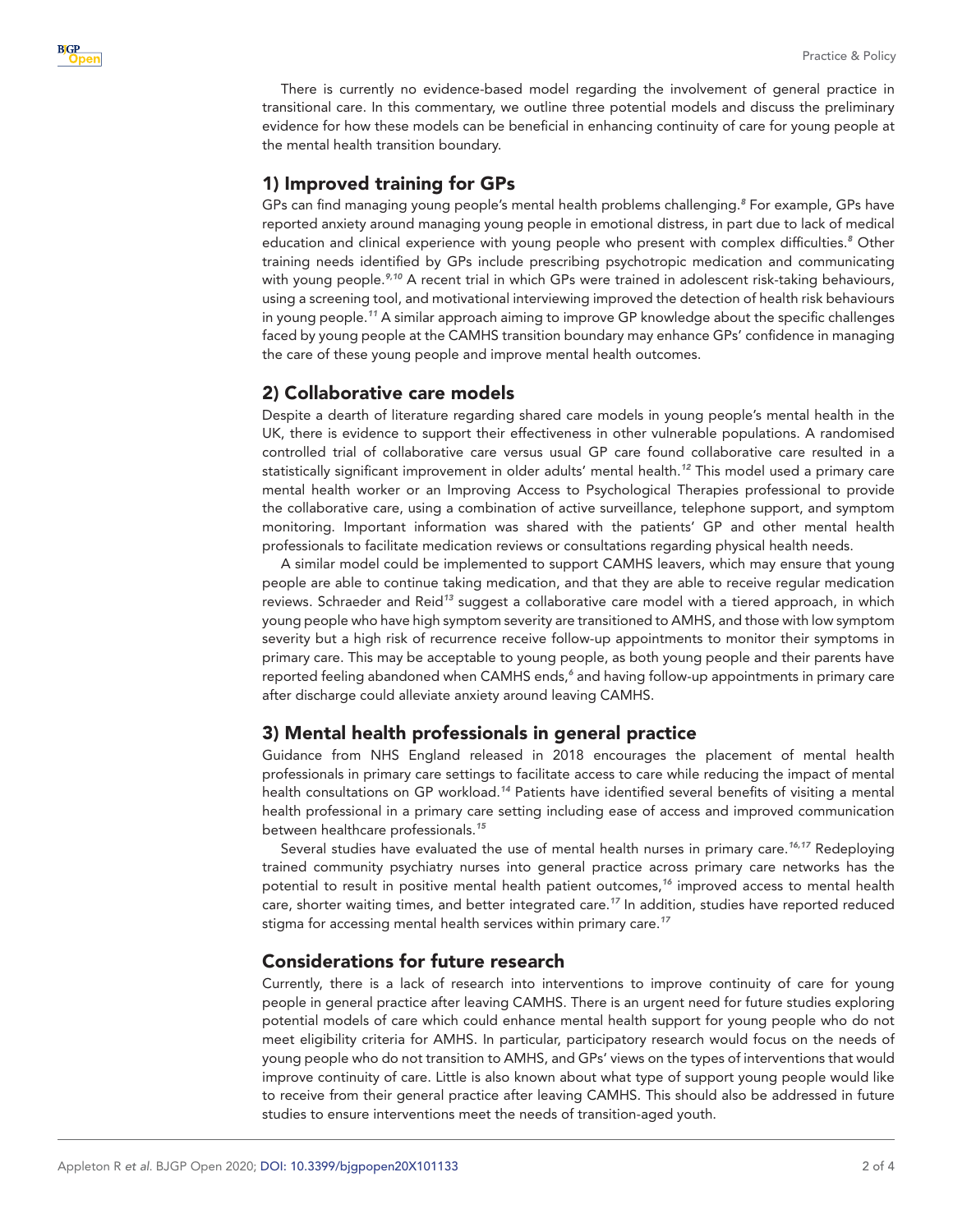# Conclusion

Only a quarter of young people transition to AMHS after leaving CAMHS, leaving the majority under the care of their GP after crossing the CAMHS–AMHS transition boundary. We know little about how GPs manage the care of these young people and with the rising numbers of young people needing CAMHS care, there is an urgent need to better understand how GPs can support young people with mental health problems once they reach the CAMHS boundary. Supporting GPs may involve establishing clear collaborative care arrangements with specialist services, incorporating mental health professionals into general practice, and providing appropriate training to support GPs to manage the needs of these young people. Future research should focus on the feasibility, acceptability, effectiveness, implementation, and sustainability of potential models within a primary care systems context, to inform guidelines for clinical service and pathway transformation.

#### Funding

Swaran Singh, Helena Tuomainen, and Domenico Giacco are funded by the National Institute for Health Research (NIHR) Applied Research Centre (ARC) West Midlands. The views expressed are those of the authors and not necessarily those of the NIHR or the Department of Health and Social Care. Faraz Mughal is supported by a NIHR School for Primary Care Research GP Career Progression Fellowship. The views expressed in this paper are those of the authors and do not necessarily represent the views of the NHS, the NIHR, or the Department of Health and Social Care.

#### Ethical approval

N/A

#### Provenance

Freely submitted; externally peer reviewed.

## References

- <span id="page-2-0"></span>1. Murray CJL, Richards MA, Newton JN, *et al*. UK health performance: findings of the global burden of disease study 2010. *Lancet* 2013; 381(9871): 997–1020. DOI: [https://doi.org/10.1016/S0140-6736\(13\)60355-4](https://doi.org/10.1016/S0140-6736(13)60355-4)
- <span id="page-2-1"></span>2. Appleton R, Connell C, Fairclough E, *et al*. Outcomes of young people who reach the transition boundary of child and adolescent mental health services: a systematic review. *Eur Child Adolesc Psychiatry* 2019; 28(11): 1431–1446. DOI:<https://doi.org/10.1007/s00787-019-01307-7>
- <span id="page-2-2"></span>3. Newlove-Delgado T, Blake S, Ford T, Janssens A. Young people with attention deficit hyperactivity disorder in transition from child to adult services: a qualitative study of the experiences of general practitioners in the UK. *BMC Fam Pract* 2019; 20(1): 1–8. DOI: <https://doi.org/10.1186/s12875-019-1046-0>
- <span id="page-2-3"></span>4. National Institute of Health and Care Excellence. Transition from children's to adults' services for young people using health or social care services. NICE guideline [NG43]. 2017;<https://www.nice.org.uk/guidance/ng43> (accessed 25 Sep 2020).
- <span id="page-2-4"></span>5. McLaren S, Belling R, Paul M, *et al*. 'Talking a different language': an exploration of the influence of organizational cultures and working practices on transition from child to adult mental health services. *BMC Health Serv Res* 2013; 13(1): 254. DOI: <https://doi.org/10.1186/1472-6963-13-254>
- <span id="page-2-5"></span>6. Appleton R, Elahi F, Tuomainen H, *et al*. "I'm just a long history of people rejecting referrals" experiences of young people who fell through the gap between child and adult mental health services. *Eur Child Adolesc Psychiatry* 09 Apr 2020. DOI: <https://doi.org/10.1007/s00787-020-01526-3>
- <span id="page-2-6"></span>7. Lester H, Khan N, Jones P, *et al*. Service users' views of moving on from early intervention services for psychosis: a longitudinal qualitative study in primary care. *Br J Gen Pract* 2012; 62(596): e183–e190. DOI: [https://doi.org/10.](https://doi.org/10.3399/bjgp12X630070) [3399/bjgp12X630070](https://doi.org/10.3399/bjgp12X630070)
- <span id="page-2-7"></span>8. Roberts JH, Crosland A, Fulton J. "I think this is maybe our Achilles heel..." exploring GPs' responses to young people presenting with emotional distress in general practice: a qualitative study. *BMJ Open* 2013; 3(9): e002927. DOI:<https://doi.org/10.1136/bmjopen-2013-002927>
- <span id="page-2-8"></span>9. Hinrichs S, Owens M, Dunn V, Goodyer I. General practitioner experience and perception of child and adolescent mental health services (CAMHS) care pathways: a multimethod research study. *BMJ Open* 2012; 2(6): e001573. DOI:<https://doi.org/10.1136/bmjopen-2012-001573>
- 10. Mughal F, Troya MI, Dikomitis L, *et al*. Role of the GP in the management of patients with self-harm behaviour: a systematic review. *Br J Gen Pract* 2020; 70(694): e364–e373. DOI: <https://doi.org/10.3399/bjgp20X708257>
- <span id="page-2-9"></span>11. Sanci L, Chondros P, Sawyer S, *et al*. Responding to young people's health risks in primary care: a cluster randomised trial of training clinicians in screening and motivational interviewing. *PLoS One* 2015; 10(9): e0137581. DOI:<https://doi.org/10.1371/journal.pone.0137581>